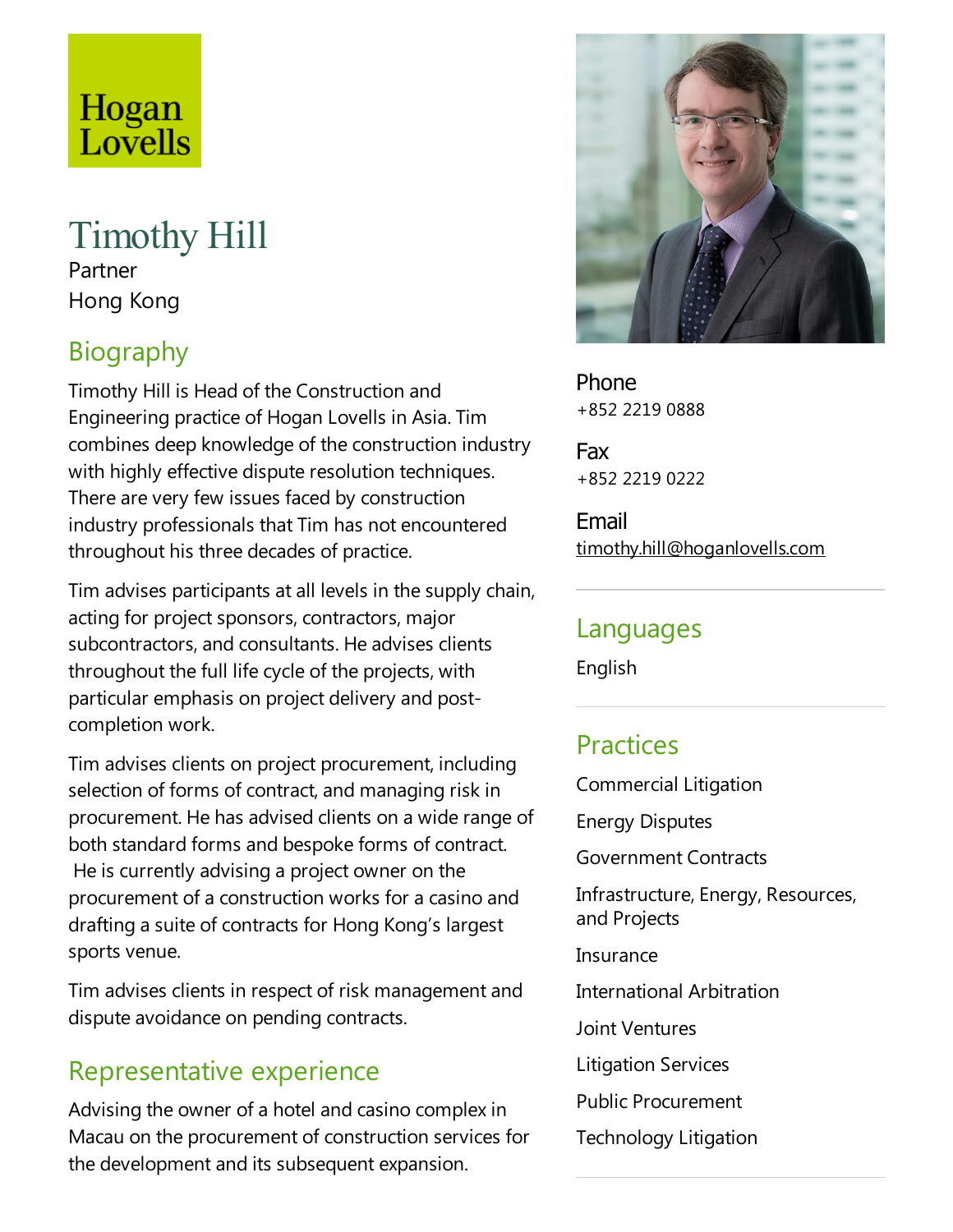Advising the developer of data centers on the development of a green field site and the conversion of an industrial building, for use as a center.

Procurement of construction services for the construction of a new tertiary institution to be based in Hong Kong.

Advising a developer in respect of the procurement of construction services for the development of a hotel and casino complex in Macau and disputes arising from the abandonment of the development.

Advising clients in respect of the formation of contractual joint ventures for the construction of major civil engineering works, adopting integrated and consortium models.

Advising a project sponsor in the development of a wind farm in the Philippines, including supply chain and installation issues.

Advising a contractor on the management of claims and risk exposure in respect of a tunneling project in Taiwan. The project was successfully completed.

Advising on rights and liabilities in respect of ground condition claims arising in respect of a tunneling project in Hong Kong. The issues were successfully resolved following a mediation.

Advising a contractor in respect of claims arising from a major reclamation project; involved consideration of site conditions, liability for change and interpretation of technical specification.

Advising an owner client in respect of claims following an inundation of an excavation. Issues included consideration of ground condition risk. Claims were resolved following mediation.

Advising a party in respect of the construction of a hydrocarbon process, situated in Zhejiang Province. Issues led to consideration of termination of the contract.This led to an LCIA arbitration.

#### Industries

Diversified Industrials Energy and Natural Resources Insurance

## Education and admissions

## **Education**

The College of Law, Chester, 1983

LL.B., University of Manchester, 1982

LL.B, with honors, Ashville College

#### Memberships

Former council member of the Hong Kong International Arbitration Centre

Fellow, Chartered Institute of **Arbitrators** 

Fellow, Hong Kong Institute of **Arbitrators** 

Past Chair, Chartered Institute of Arbitrators (East Asia Branch)

#### Bar admissions and qualifications

Solicitor, Hong Kong Solicitor, England and Wales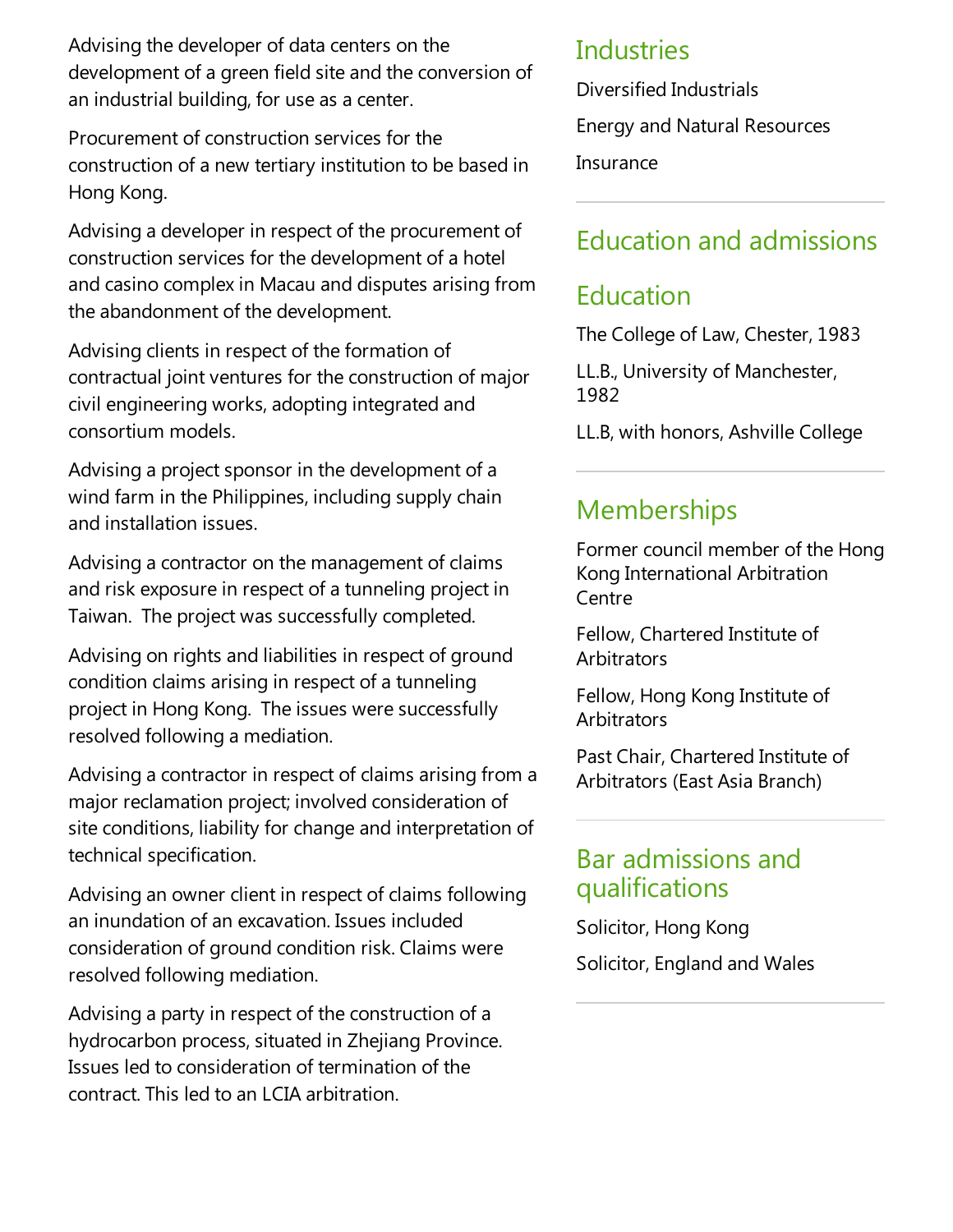Advising a party in respect of ICC arbitration proceedings arising from theEPC contract for the construction of an offshore LNG facility in Australia.

Advising contractor on claims arising from E&M works on the development of a process plant, including issues relating to delay, defects and valuation. Led to HKIAC arbitration; resolved by mediation.

Advising the employer on High Court litigation arising from the construction of a unique structure on disputes arising following its completion.

Acting for project owner in a substantial arbitration regarding the contractor's disputed final account and claims for extension of time. Numerous issues including liability for damage to trees.

Advising a client in the resolution of disputes with their joint venture colleague on a major building project in Macau. Navigating the completion of the works and parallel arbitration.

Advising a client in respect of disputes and differences arising within a contractual joint venture for major civils works.

Advising acontractor in respect of disputes arising from piling works and delay to the subsequent development of the project. Consideration of complex damages issues.

Advising acontractor in respect of claims and disputes raised by its sub-contractor in respect of reclamation works, leading to a HKIAC arbitration.

#### Awards and rankings

- Hall of Fame, Construction (Hong Kong), Legal 500, 2021-2022
- Construction, Leading Individual (Hong Kong), Legal <sup>500</sup> Asia Pacific, 2001-2012, 2017-2022
- Construction, Leading Individual, Chambers Asia-Pacific, 2008-2022
- **Dispute Resolution: Arbitration (International Firms)** (China), Chambers Global, 2018-2022